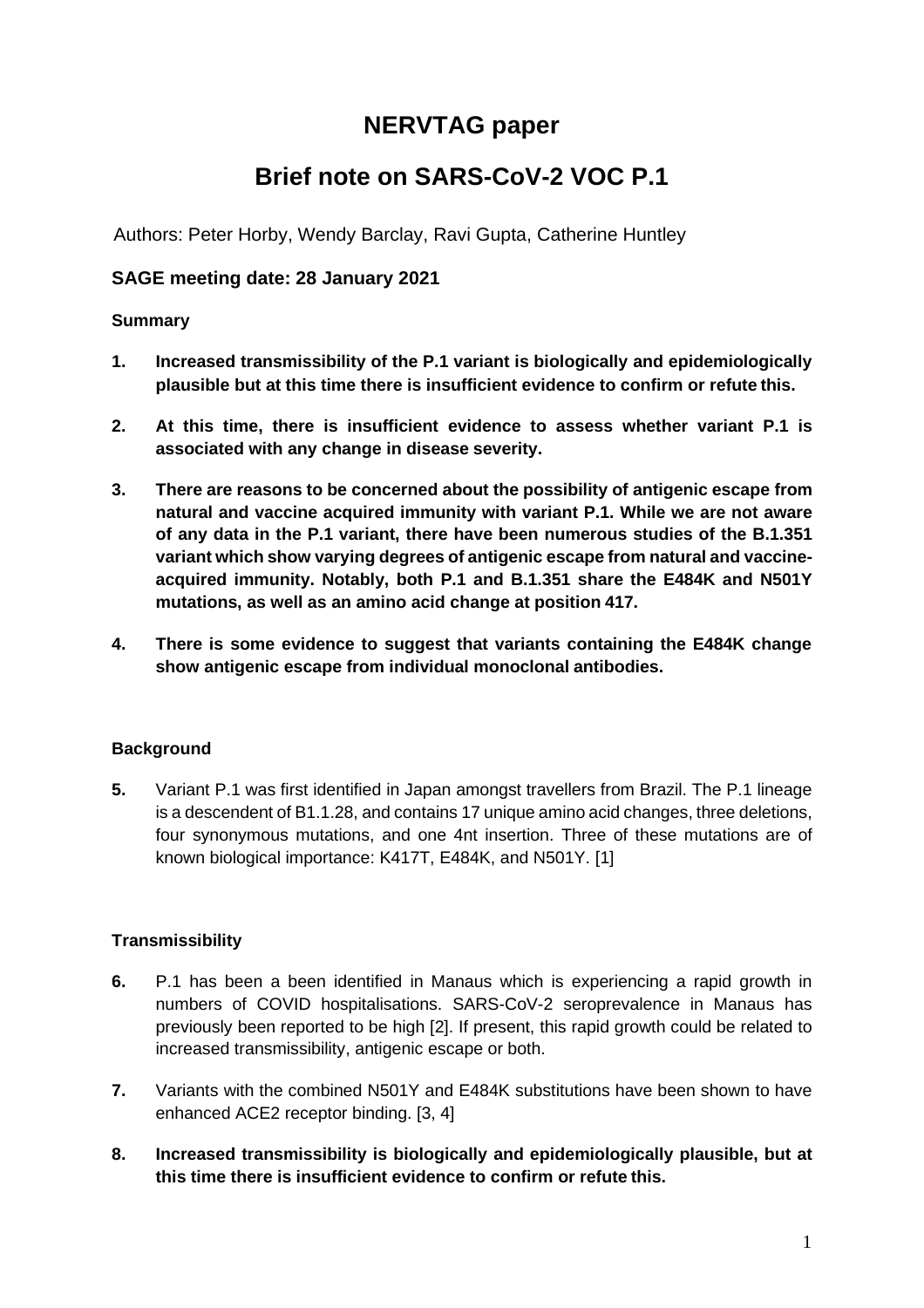### **Severity**

**9. At this time, there is insufficient evidence to assess whether variant P.1 is associated with any change in disease severity.** There is high healthcare demand and mortality in Manaus but the role of the new variant is unknown.

### **Susceptibility and Immunity**

**10.** There are reasons to be concerned about the possibility of antigenic escape with variant P.1. While we are not aware of any data in the P.1 variant, there have been numerous studies of the B.1.351 variant which show varying degrees of antigenic escape from natural and vaccine-acquired immunity. Notably, both P.1 and B.1.351 share the E484K and N501Y mutations, as well as an amino acid change at position 417.

#### *Natural infection*

- **11.** In vitro data shows weaker neutralisation of viruses with the E484K motif with polyclonal serum. [5]
- **12.** Several studies have shown that the neutralisation ability of convalescent plasma is reduced against B.1.351 pseudovirus, and authentic virus. [6, 7, 8] The clinical impact of this reduction remains unclear.
	- a. One study found the reduction in convalescent plasma neutralisation of B.1.351 pseudovirus to be largely attributable to E484K. [8]
- **13. It is possible that the P.1 variant will show similar patterns of antigenic escape to naturally-acquired immunity to the B1.351 variant, due to similar genomic profiles, in particular the presence of E484K. However, there remains no direct evidence for antigenic escape from natural immunity in the P.1 variant.**

#### *Vaccines*

- **14.** One study showed reduced plasma neutralising activity against SARS-CoV-2 variants encoding E484K, N501Y, or K417N:E484K:N501Y (the combination present in B.1.351) in a cohort of 20 volunteers who received either the Moderna ( $n=12$ ) or Pfizer ( $n=6$ ) vaccine, 8 weeks after the second dose. [9]
	- a. There was a 1-3 fold decrease in neutralising activity against E484K, a 1.3-2.5 fold decrease in neutralising activity against N501Y, and a 1.1-3 fold decrease in neutralising activity against K417N:E484K:N501Y.
- **15.** Several studies have shown a low to moderate reduction in neutralisation activity against B.1.351 in immune sera from Moderna and Pfizer vaccinees. The clinical impact of this reduction remains unclear.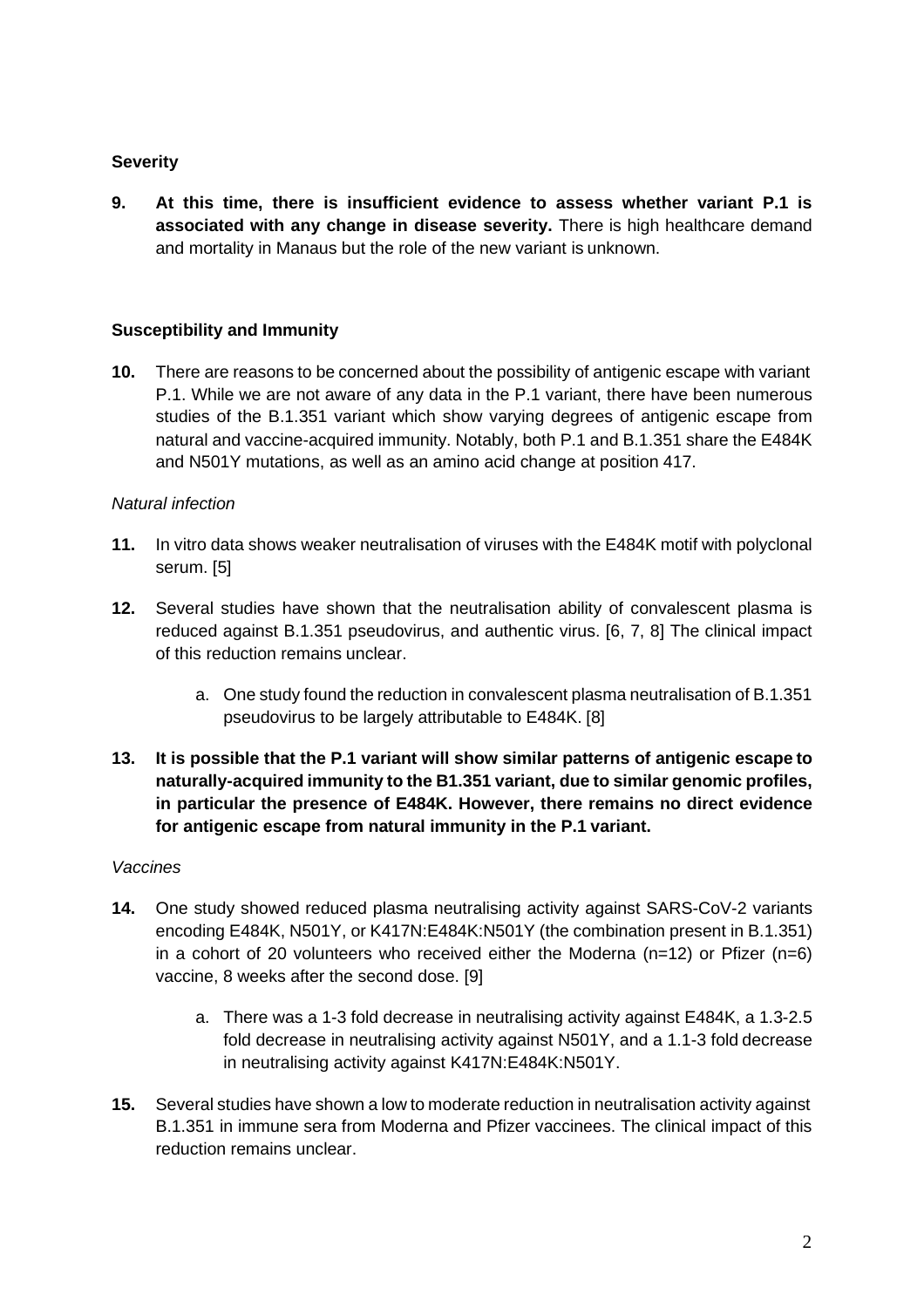- a. In one study, the loss of neutralisation activity in the immune sera of vaccinees was principally attributed to E484K. [8]
- **16. It is possible that the P.1 variant will show similar patterns of antigenic escape to vaccine-acquired immunity as the B1.351 variant, due to similar genomic profiles, in particular the presence of E484K. However, there remains no direct evidence for antigenic escape from vaccine-acquired immunity in the P.1 variant.**

## *Drugs and Therapeutics*

- **17.** In vitro data shows that variants with the E484K substitution show weaker neutralisation with some monoclonal antibodies (bamlanivimab Eli Lily, >100 fold; REGN10933 Regeneron, 25-fold [also K417N, 7-fold]). [10, 11]
- **18.** In vitro data shows that B.1.351 pseudovirus is refractory to neutralisation by most Nterminal domain (NTD) monoclonal antibodies (mAbs), and also to several mAbs to the receptor-binding motif on the RBD (including Ly-CoV555 and REGN10933). E484K is a key mediator of the loss of activity of mAbs that target the RBD. [8]

## **19. There is some evidence to suggest that variants containing the E484K change show antigenic escape from individual monoclonal antibodies.**

### **Diagnostic assays**

**20.** There is currently no evidence to suggest that this variant would affect the performance of diagnostic assays.

## **References:**

- [1] N. R. Faria, I. M. Claro, D. Candido, L. A. Moyses Franco, P. S. Andrade, T. M. Coletti, C. A. Silva, F. C. Sales, E. R. Manuli, R. S. Aguiar, N. Gaburo, C. d. C. Camilo, N. A. Fraiji and et al, "Genomic characterisation of an emergent SARS-CoV-2 lineage in Manaus: preliminary findings," 2021. [Online]. Available: https://virological.org/t/genomic-characterisation-of-an-emergent-sars-cov-2-lineage-inmanaus-preliminary-findings/586.
- [2] L. F. Buss, C. A. Prete, C. M. Abrahim, A. Mendrone, T. Salomon, C. de Almeida-Nato, R. F. Franca and et al., "Three-quarters attack rate of SARS-CoV-2 in the Brazilian Amazon during a largely unmitigated epidemic," *Science,* vol. 371, no. 6526, pp. 288- 292, 2021.
- [3] . H. Tegally, E. Wilkinson, M. Giovanetti, A. Iranzadeh, V. Fonseca, J. Giandhari and et al., "Emergence and rapid spread of a new severe acute respiratory syndrome-related coronavirus 2 (SARS-CoV-2) lineage with multiple spike mutations in South Africa," *bioRxiv,* 2020.
- [4] T. N. Starr, A. J. Greaney, S. K. Hilton and et al., "Deep Mutational Scanning of SARS-CoV-2 Receptor Binding Domain Reveals Constraints on Folding and ACE2 Binding," *Cell,* pp. 1295-1310.e20, 2020.
- [5] A. J. Greaney, A. N. Loes, K. H. Crawford, T. N. Starr, K. D. Malone, H. Y. Chu and J. D. Bloom, "Comprehensive mapping of mutations to the SARS-CoV-2 receptor-binding domain that affect recognition by polyclonal human serum antibodies," *bioRxiv [preprint],* 2021.